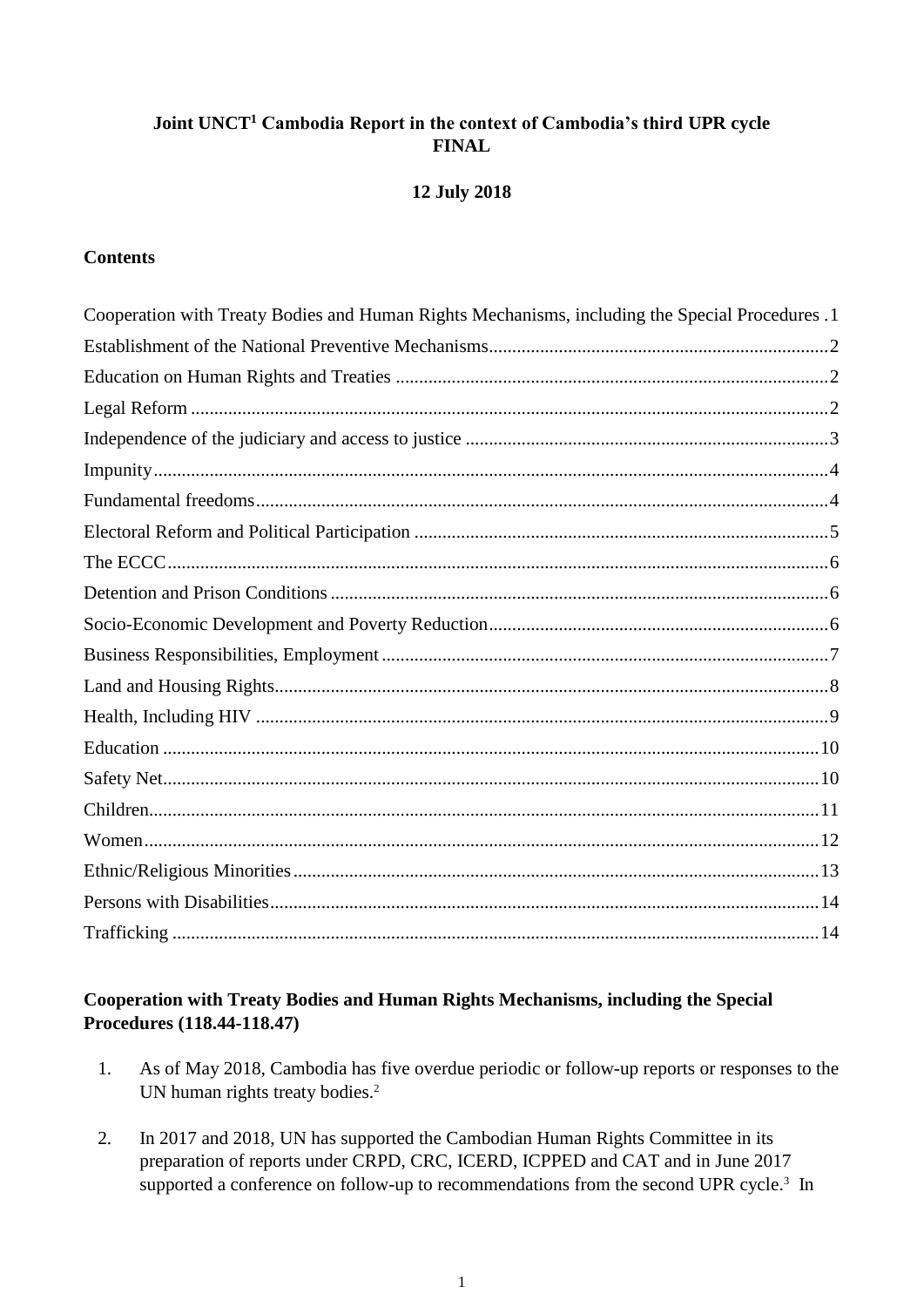2015, the Cambodian National Council of Women (CNCW), with the support of UN and the CEDAW Committee, held a dialogue with the Senate's Technical Committee on Women and Children and the National Assembly's Commission on CEDAW, including application to national legislation and policy formulation processes. CNCW's draft Strategic Plan 2018- 2022 includes a strategy for increased engagement with the Parliamentary Committees on CEDAW implementation.

3. **The UNCT encourages the Government to consider convening a National Conference on implementation of recommendations of human rights mechanisms following the third cycle of UPR. The UNCT offers its support in case the Government decides to convene such a Conference.**

# <span id="page-1-0"></span>**Establishment of the National Preventive Mechanisms (NPM) According to OP-CAT Requirement (118.13)**

- 4. In 2017, a royal decree was issued that repealed the sub-decree on the establishment of the NPM under OP-CAT. This involved the restructuring of the mechanism. In June 2018, the Sub-Committee on the Prevention of Torture removed the National Preventive Mechanisms (NPM) from its Article 17 list, the list of those NPMs whose compliance with article 17 obligations is substantially overdue.<sup>4</sup>
- 5. **The UNCT encourages the Government to continue to take steps, in particular the provision of adequate funding, to ensure the formal and operational independence of the NPM.**

### <span id="page-1-1"></span>**Education on Human Rights and Treaties (118.42)**

- 6. From 2014-2016, the Ministry of Justice (MoJ), in accordance with the national policy and its strategic plan, provided training on CEDAW, gender, and relevant national laws to 3,650 (1,204 female) judges and prosecutors, court clerks and court officials, law enforcement officials.
- 7. The National AIDS Authority, in partnership with UN, FHI 360 and KHANA conducted sensitization activities with policy-makers and law enforcement authorities on the implementation of several laws and policies, including the Law on Suppression of Human Trafficking and Sexual Exploitation, the Law on Drug Control and Village/Commune Safety Policy. The enforcement of these laws and policies can hinder access to services for key populations (KPs)<sup>5</sup> in some instances, particularly where fear of arrest leads to individuals avoiding accessing services or actual arrest under such laws disrupts access to services.
- 8. The Government's Disability Action Council provided training of its local officials in Koh Kong Province in November 2017, with the support of UN.

### <span id="page-1-2"></span>**Legal Reform (118.27, 118.80, 118.91, 118.133)**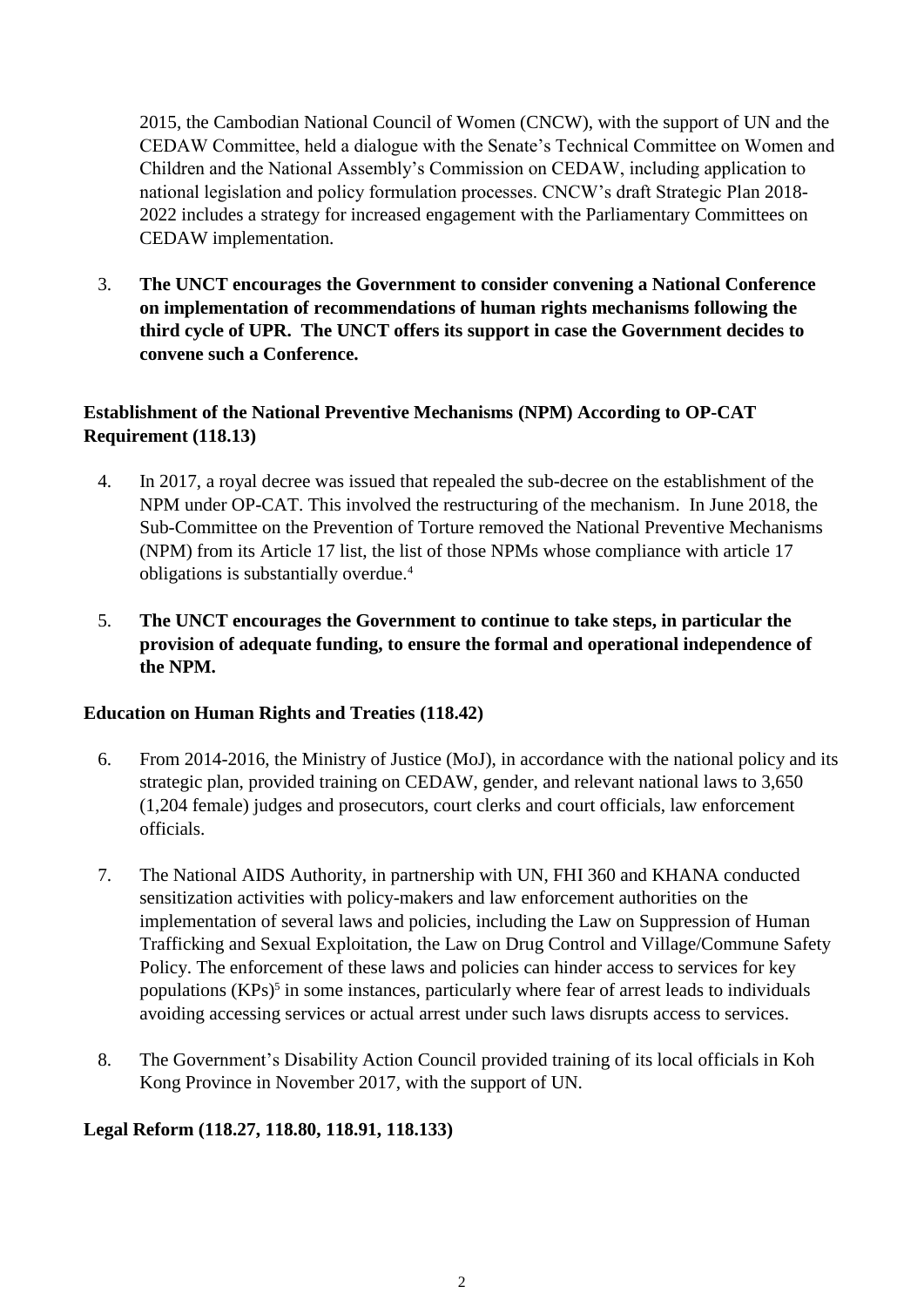- 9. One of the key priorities on the Government's Rectangular Strategy Phase III (2013-2018) is strengthening governance through *'continuing legal and judicial reforms to ensure social justice and promote the rights of people along with integrity, transparency and accountability of civil service'* 6 *.*
- 10. Work on legal and judicial reform advanced in several areas such as the organization of the Courts, access to information, juvenile justice, legal aid and alternative sentencing. Communication within the justice system and the Government budget for the justice sector has increased over recent years. 7
- 11. However, amendments to the Law on Political Parties in 2017 allowed administrative suspension of political parties indefinitely without due process and prohibited indefinitely those convicted of even misdemeanors from leading political parties. 8 In October 2017, Parliament enacted a series of amendments to legislation allowing for the redistribution of seats of a dissolved party to other parties at the national and local level.<sup>9</sup>
- 12. The Special Rapporteur on the situation of human rights in Cambodia has raised concerns that amendments to the Criminal Code introducing a crime of lèse majesté, making it illegal to insult the monarchy are inconsistent with international standards on freedom of expression. <sup>10</sup> Similar concerns have been raised in relation to the Inter-Ministerial Proclamation on Publication Controls of Website and Social Media Processing via Internet.
- 13. The Law on Trade Unions contains provisions that are inconsistent with international standards, particularly on the establishment, functioning and dissolution of trade unions.<sup>11</sup> The Law on Associations and Non-Governmental Organizations adopted in 2015 includes requirements of mandatory registration, onerous reporting duties and requirements of 'political neutrality' that, if unmet, could lead to criminal sanctions.<sup>12</sup>
- 14. **The UNCT encourages the Government to undertake broad participatory consultations with the public and relevant institutions when introducing and amending laws on human rights and related issues and urges a review of the above laws and amendments to ensure their compliance with international standards.**

# <span id="page-2-0"></span>**Independence of the judiciary and access to justice (118.24, 118.79, 118.81-118.90, 118.94, 118.95)**

15. The MoJ continued to implement the three "fundamental laws" on the judiciary, issuing three sub-decrees on the Law on the Organization of the Courts and taking steps toward drafting the laws on notaries, bailiffs and clerks.<sup>13</sup> In 2016, the MoJ took important steps to increase the salaries of judges and prosecutors in an effort to combat corruption. Towards that end, it invited the Anti-Corruption Unit to monitor the entrance exams to the Royal Academy of Judicial Professions.<sup>14</sup> However, structural challenges in law enforcement and judicial institutions remain, including in the area of independence and procedural guarantees, weak evidentiary basis for convictions and persisting impunity.<sup>15</sup>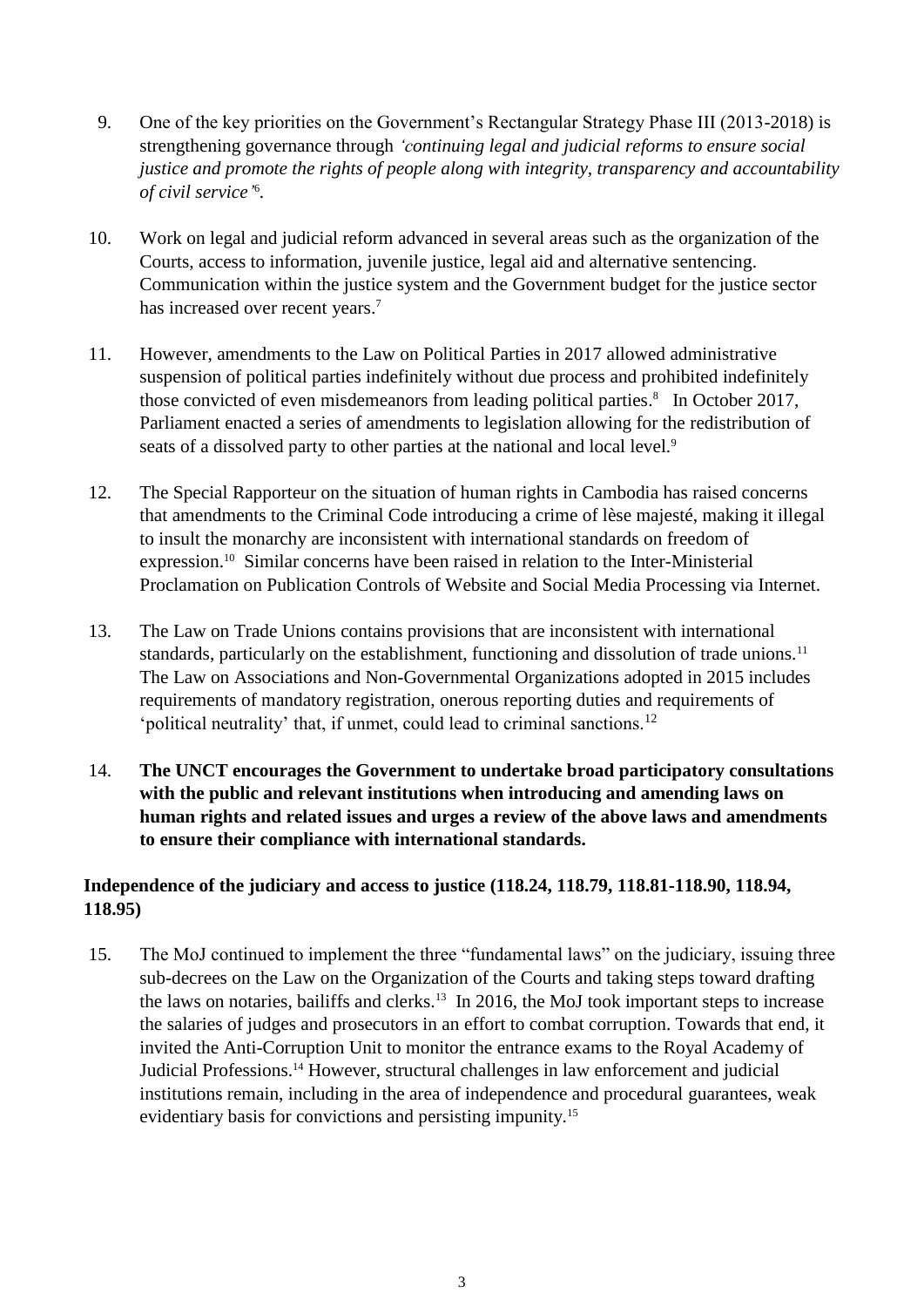- 16. The national legal aid budget tripled between 2013 and 2017 to USD 150,000 but it remains insufficient for a country where nearly half of the population lives below or just above the poverty line.<sup>16</sup> Since 2012, the Government has allocated a budget of KHR 200 million (USD 50,000) per year to support access to legal services for female victims of all forms of violence and the number of poor women receiving legal assistance increased from 106 in 2014 to 233 in 2016. Legal assistance, including legal counseling, has been made available for KPs and LGBTI people on a limited scale. Accessibility remains limited due to the complexity of the process and the need to increase public trust in the justice system.
- 17. In July 2016, the Juvenile Justice Law was enacted. The Law establishes a separate system that focuses on diversion programmes rather than punishment.<sup>17</sup> The Ministry of Social Affairs Veterans and Youth Rehabilitation (MoSAVY) and MoJ continue to work on implementation of the Law. There have been delays in ascertaining the ages of young people upon arrest so as to determine if they are below the minimum age of criminal responsibility and juveniles are still sometimes detained with adults. Measures, such as the use of screens and audio-visual facilities for remote testimony should help protect child witnesses and victims of crimes.
- 18. **With a view to promoting independence of the judiciary, substantially reducing corruption, and promoting access to justice in accordance with the ICCPR, CRC and SDG16, the UNCT:**
	- **a) encourages the Ministry of Justice to undertake the judicial integrity study, as indicated in the joint monitoring indicators of the Technical Working Group on Legal and Judicial Reform;**
	- **b) welcomes the ongoing development of a national legal aid policy and encourages its timely adoption and adequate resourcing;**
	- **c) welcomes the Juvenile Justice Law and encourages the Government to implement it, including through ensuring its adequate resourcing.**

# <span id="page-3-0"></span>**Impunity (118.13, 118.92, 118.105, 118.112-118.116)**

- 19. Impunity remained a challenge, sometimes creating conditions for parallel solutions, such as out-of-court financial settlement or vigilante actions.<sup>18</sup> Impunity for cases of mob justice remains of concern: investigations are rarely carried out, and cases are generally closed as the initial crime is considered to have been solved.<sup>19</sup>
- 20. **The UNCT encourages the Government to take steps to tackle impunity, including through raising awareness that acts such as mob violence are unacceptable and to investigate and prosecute such crimes.**

### <span id="page-3-1"></span>**Fundamental freedoms (118.104-118.111, 118.14-118.16, 118.18-118.20, 118.101, 118.102)**

21. Freedom of association, particularly since the adoption of the 2015 Law on Associations and Non-Governmental Organizations (LANGO) and the 2016 Law on Trade Unions, remains a challenge. In 2017, the Government ordered the closure of the office of the National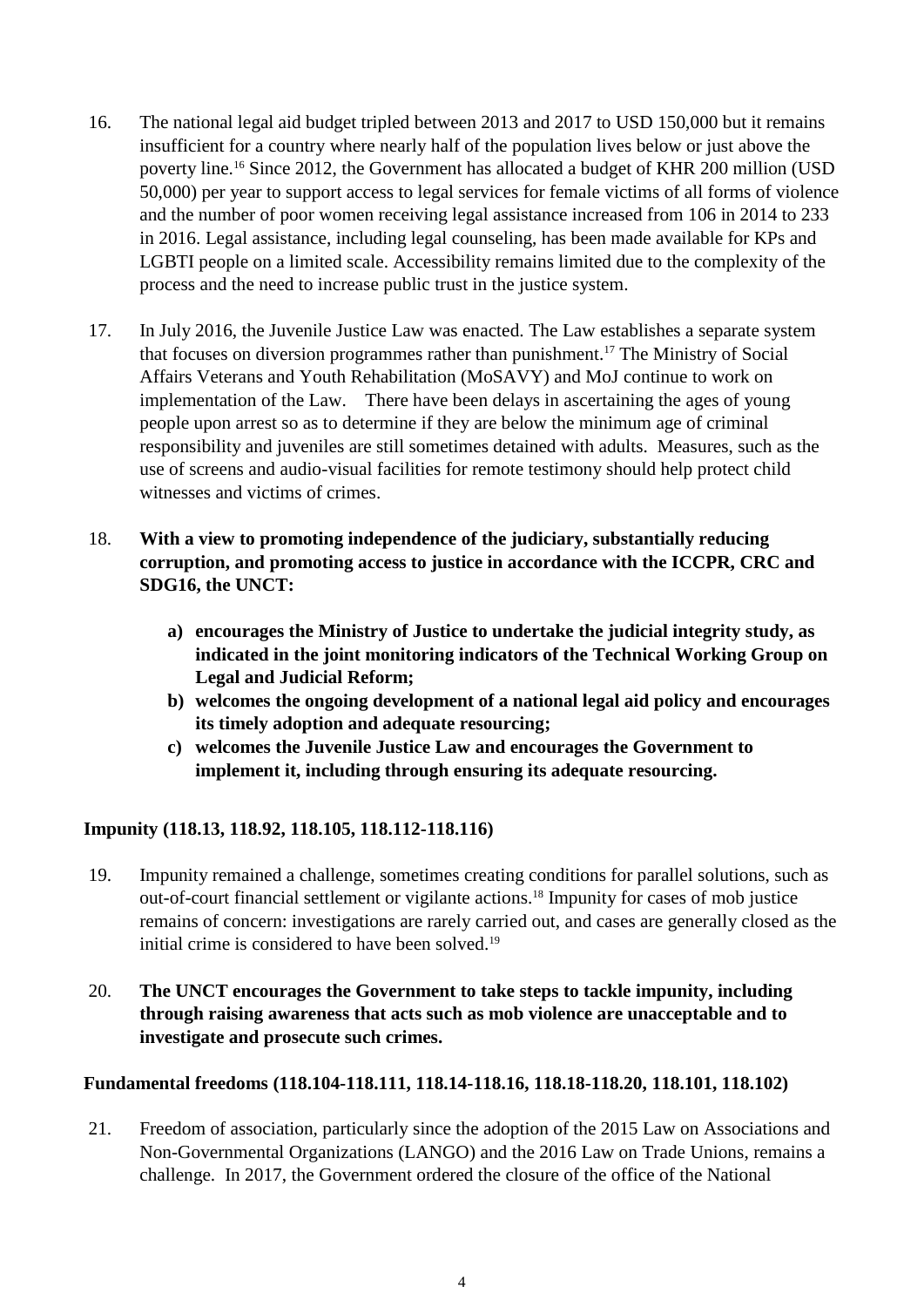Democratic Institute in Cambodia in the context of allegations that the Institute's training materials indicated collusion with the Cambodia National Rescue Party to ensure its victory in the 2018 elections and issues related to the Institute's registration. The Government suspended for 30 days Equitable Cambodia, an organization working in the area of land rights and deregistered the environmental NGO, Mother Nature, and two of its members were held on pretrial detention on charges related to attempts by film suspected illegal sanddredging activities. Administrative instructions by the Ministry of Interior from October 2017 require NGOs to notify local authorities three days in advance of all activities even if such notification is not required under legislation.<sup>20</sup>

- 22. The Government has revoked licenses of independent radio stations, independent media have shut down, and two independent journalists have been charged with 'espionage'.<sup>21</sup> More work needs to be done in terms of protecting journalists covering sensitive issues related to the environment and natural resources, and corruption, especially investigative reporting.<sup>22</sup>
- 23. The January 2014 ban on large-scale demonstrations marked a change in the generally tolerant approach to demonstrations.<sup>23</sup> In 2016, civil society demonstrations calling for the release of staff members of the Cambodian Human Rights and Development Association and the Deputy Secretary-General of the National Election Committee (referred to as the Black Monday gatherings) were forcibly dispersed.<sup>24</sup> On 10 October 2016, a peaceful march to mark World Habitat Day was violently repressed.<sup>25</sup> Increased police presence, including undercover police, before and during public NGO activities or events is reported.<sup>26</sup>
- 24. **The UNCT highlights the importance of the voice, creativity and ingenuity of civil society in meeting the SDGs, including when those voices are critical. In this context, the UNCT:**
	- **a) encourages the Government to allow a broad range of expressions and associations, subject only to permissible limitations under the ICCPR;**
	- **b) refrain from prosecuting journalists, human rights defenders and other civil society actors to avoid discouraging them from freely expressing opinions; and**
	- **c) respect freedom of assembly, including in accordance with the implementation guide to the Law on Peaceful Demonstration.**

### <span id="page-4-0"></span>**Electoral Reform and Political Participation (118.23, 118.117-118.123)**

- 25. In 2014, the National Election Committee was reformed so that it comprised equal numbers of representatives of the ruling and main opposition parties and one independent member.<sup>27</sup> The Committee embarked on the preparation of the fourth communal elections which were held on 4 June 2017. A new voters' list established in late 2016 had been deemed to be over 98 per cent accurate by election monitors. Cambodians turned out in exceptionally high numbers and the voting took place peacefully with few complaints lodged.<sup>28</sup> The elections appear to have been held in accordance with the law.<sup>29</sup>
- 26. Judicial actions were taken against the two leaders of the former opposition political party (CNRP) with treason-related charges against Kem Sokha and incitement and defamation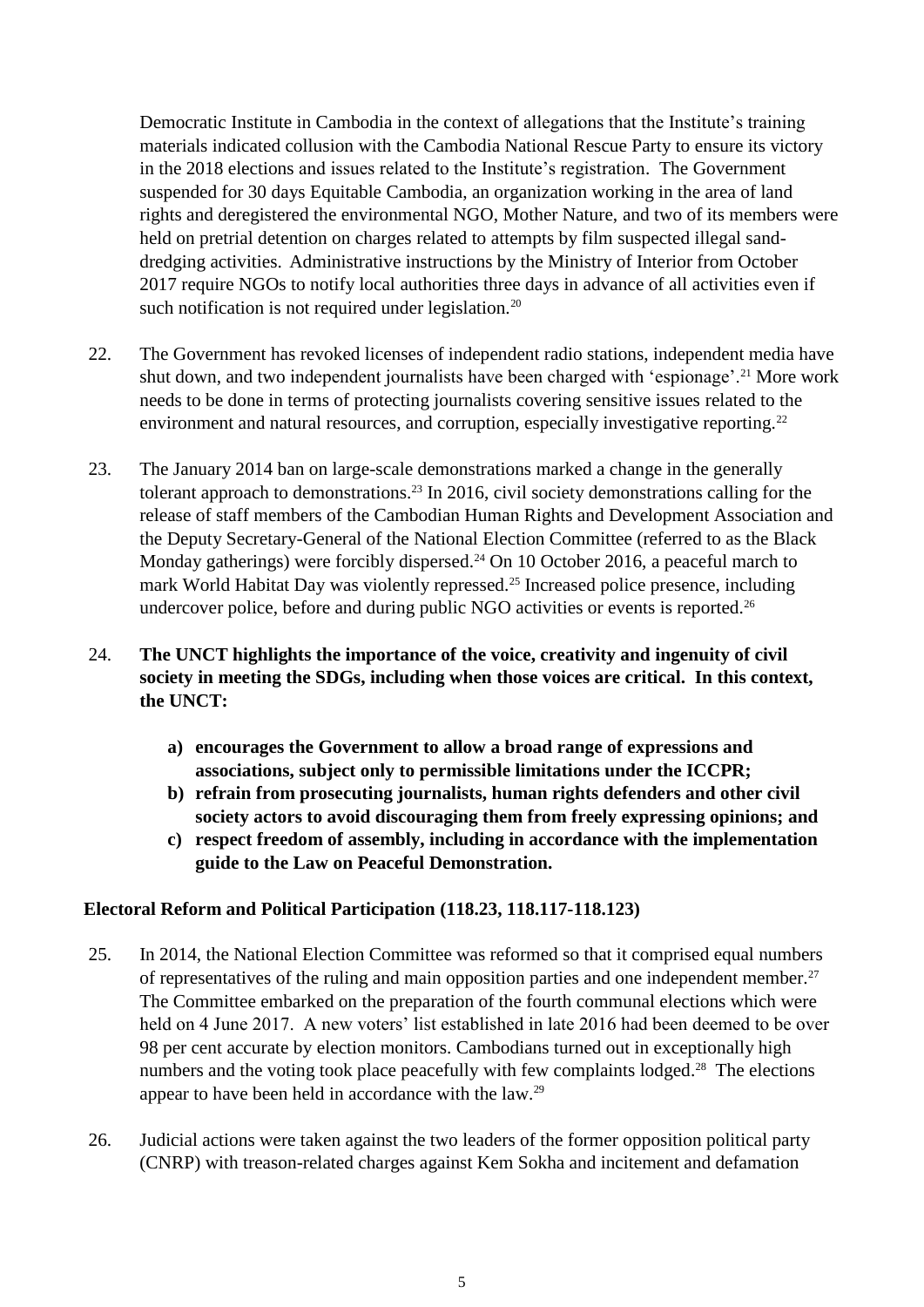against Sam Rainsy in September 2017. Kem Sokha has remained in detention since that time. In November 2017, the Supreme Court ordered the dissolution of the Cambodia National Rescue Party and banned 118 senior members of the party, including all parliamentarians, from political life for five years.<sup>30</sup> The dissolution of the CNRP permitted the distribution of its seats, without new elections, at the National Assembly and all communes previously under the control of the CNRP passed to the ruling Cambodian People's Party.<sup>31</sup>

27. **The UNCT encourages the Government to ensure inclusive and participatory political processes, in which every citizen can take part in public affairs, directly or through freely chosen representatives, in a way that guarantees and respects the free expression of the will of the electors at the national and sub-national levels, in accordance with article 25 of the ICCPR and as a means to achieving SDG16.**

### <span id="page-5-0"></span>**The ECCC (118.97-118.99)**

28. The case 002/01 at the ECCC came to an end in 2016. The case 002/02 concluded in 2017 with the verdict expected in 2018. Case 003 reached final submissions of the co-prosecutors in November 2017 and case 004 was severed into three case files.

#### <span id="page-5-1"></span>**Detention and Prison Conditions (118.60, 118.61, 118.96)**

- 29. A 'six-month campaign against illicit drugs', launched in January 2017 and renewed in June 2017, led to a sharp increase in the prison population. This has put further strain on detention facilities and has seriously affected the living conditions and health of prisoners, as well as the working environment of prison personnel. The number of people detained without an enforceable verdict remained very high, with only 25 per cent of prisoners serving a final sentence as of December 2017. <sup>32</sup> There is concern about the prevalence of pre-trial detention.<sup>33</sup>
- 30. **With a view to preventing ill-treatment and meeting SDG16, the UNCT recommends that the Government take measures to reduce overcrowding in places of detention, including through examining alternatives to detention and reducing the number of people in pre-trial detention through introducing more prompt court procedures and ensuring pre-trial detention is used as a last resort.**

# <span id="page-5-2"></span>**Socio-Economic Development and Poverty Reduction (118.128, 118.134, 118.136, 118.138, 118.139, 118.141-118.145, 118.158)**

31. In 2016, Cambodia graduated to the status of lower middle-income country. <sup>34</sup> Economic growth has continued at high levels of almost seven percent and poverty continued to decline, although almost a third of the population is still living near the poverty line and risks slipping back into poverty. <sup>35</sup> The benefits of development are not enjoyed equally across all sectors of society and profound challenges remain including persisting income inequality, an urban/rural divide and vulnerabilities to minor shocks.<sup>36</sup> Addressing poverty reduction and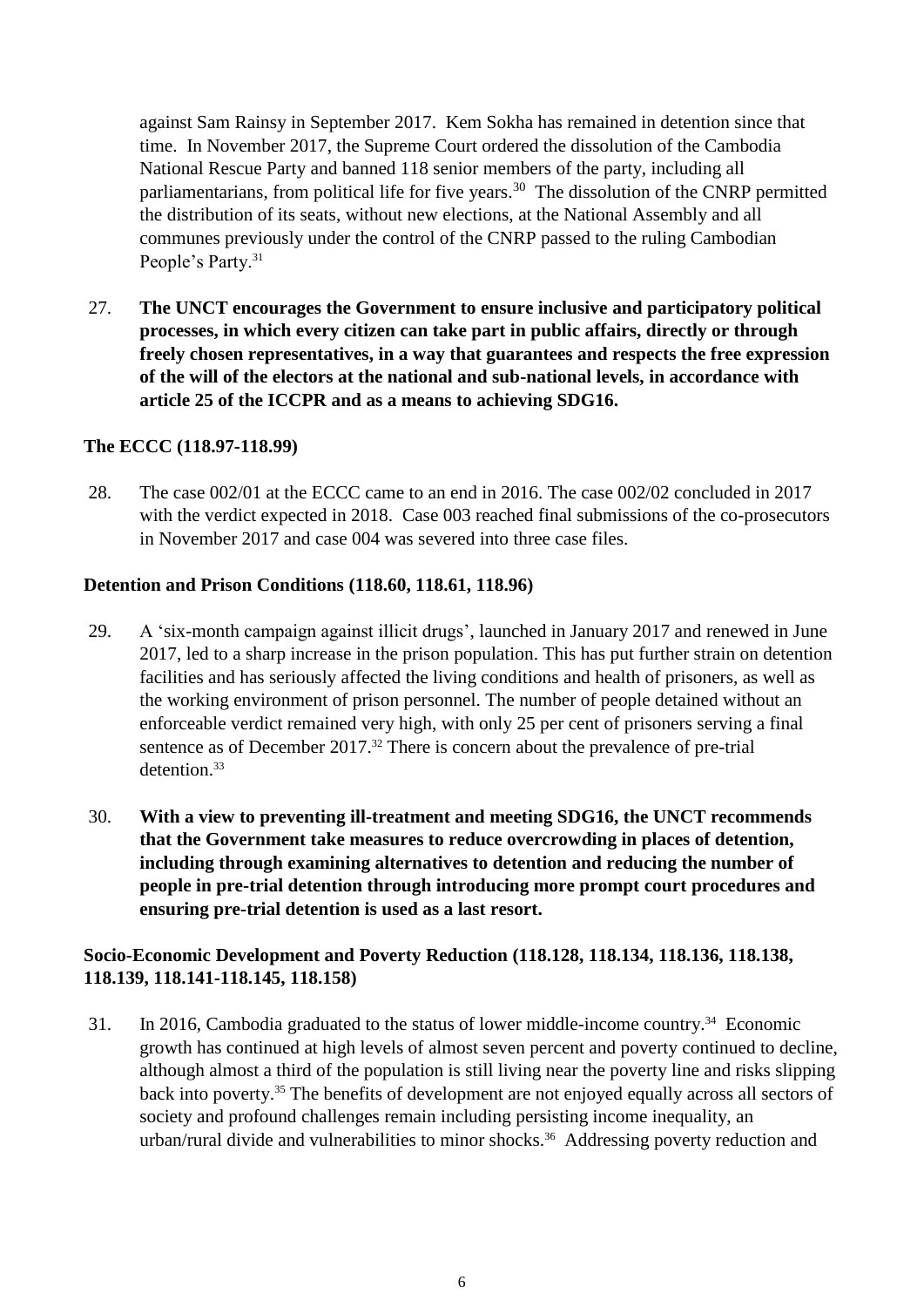inclusive growth was identified by the Government in 2017 as one of the main cross-cutting challenges ahead. 37

- 32. The Government has sought to expand access to finance, in particular in rural areas. The greatest outreach of financial services in rural areas is through Micro-Finance Institutions (MFIs), with 68 MFIs registered with the National Bank and NGOs providing credit and loans. In 2017, these institutions provided over USD 3.99 billion in loans, an increase from USD 2.03 billion and USD 2.95 billion in loans in 2014 and 2015 respectively. According to the Cambodia Microfinance Association, more than 70 percent of loans were provided to women, who now have as much access as men to financial services from both commercial and MFIs. The Ministry of Rural Development (MRD) has expanded a micro-credit scheme with low interest rates to enable people in rural areas, especially women, to obtain loans for small businesses and agriculture activities. In 2017, the credit scheme released capital totaling USD 1.31 million to 6,035 clients (4,989 women or 82.7 percent) in 15 provinces.
- 33. The MRD has made important progress in promoting access to improved water supply and sanitation in rural areas in line with the targets of the National Strategic Development Plan and the Cambodian Millennium Development Goals. The percentage of rural population with access to improved water supply increased from 42 percent in 2009 to 44.2 percent in 2013 to 53 percent in 2015. Furthermore, access to improved sanitation reached 56 percent in 2015, up from 37.5 percent in 2013 and 25 percent in 2010. This represents a significant contribution to the improvement in health and nutrition among rural citizens. A National Strategic Plan for Rural Water Supply Sanitation and Hygiene 2014-2025 was approved in January 2014.

### <span id="page-6-0"></span>**Business Responsibilities, Employment (118.125-118.127)**

- 34. Business enterprises continue to have an important role in promoting Cambodia's economic growth, which can affect the enjoyment of human rights, such as land and housing rights, rights in the work place, gender equality among other rights. This highlights the Government's role to protect human rights. In 2017, the Government introduced improved social protection for workers, a lump-sum payment scheme for pregnant workers and raising the minimum wage for workers in the textile and footwear industries by 11 percent in 2018. The Government suspended the drafting of a controversial bill on labour dispute resolution.<sup>38</sup> Despite all these efforts, the living conditions of people working in factories, particularly women, are still poor and net salaries low. Sexual harassment at the workplace continues to be a serious problem that undermines women's rights and women's participation in the economy.
- 35. UN has been working with Government and business enterprises to provide adequate remedies for cases of violations of land and housing rights, including through supporting 'peace tables' between the Runta Ek community in Siem Reap Province and the Apsara Authority.<sup>39</sup> UN, through its regional offices in Bangkok, has been providing support for governments and business enterprises in promoting business and human rights in the context of the 2030 Agenda.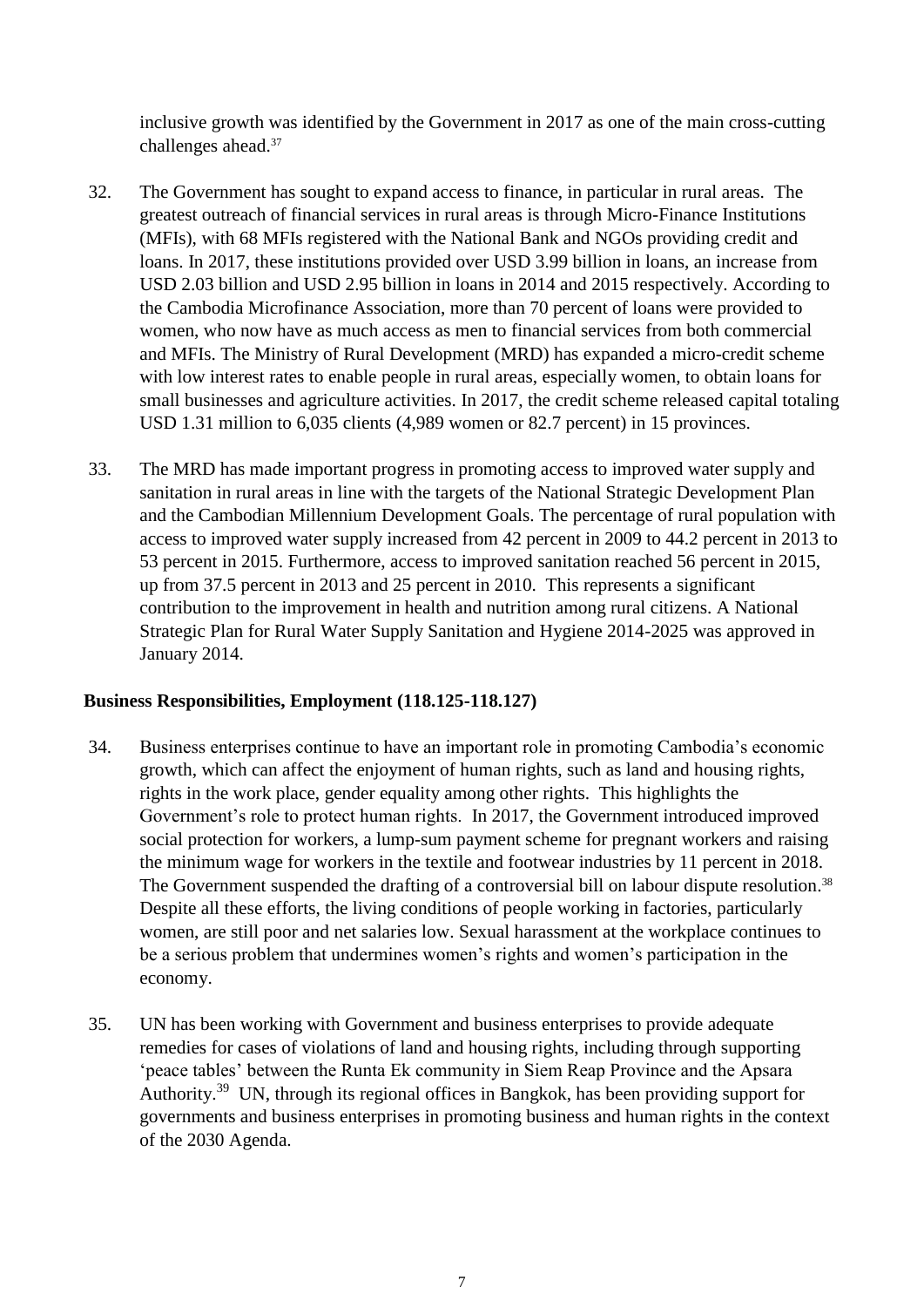- 36. **In the context of meeting SDG17, the UNCT encourages:**
	- **a) the Government to promote responsible business practices and effective public private partnerships through the elaboration of a National Action Plan on Business and Human Rights, based on the UN Guiding Principles on Business and Human Rights and in consultation with the private sector, civil society and other relevant stakeholders;**
	- **b) further collaboration between the Government and the private sector in enacting legislation and policies that clearly define the term 'sexual harassment' and prevent and effectively sanction sexual harassment at the workplace.**

### <span id="page-7-0"></span>**Land and Housing Rights (118.129-118.135)**

- 37. Cambodia has experienced significant deforestation and forest degradation in recent years, with the main identified causes including conversion for commercial agriculture, mining, economic land concessions, social land concessions, legal and illegal settlement and farmland, large scale infrastructure and hydropower development, road construction, legal and illegal logging, fuelwood harvesting, and forest fire. 40
- 38. Weak forest governance and implementation of land law, together with a lack of state land registration and forest estate demarcation, have impacted forest resources. <sup>41</sup> This in turn has led to forest conflicts, often characterized by power disparity, differing interests in forest lands and forest products, governance and human rights issues.<sup>42</sup>
- 39. The Government has made progress in providing land titles and resolving some conflicts. From the inception of the land titling program till the end of 2017, a total of 4,881,582 land titles have been granted, which is equal to 66.4 percent of the projected 7 million titles to be issued by 2030. Several ad hoc mechanisms to resolve outstanding land issues have been established, although the number of active disputes remained unclear.
- 40. While the possibility of indigenous communities to have communal land title is a positive development in the region, the collective land titling process has been complex, lengthy and expensive.<sup>43</sup> As of June 2018, out of the estimated 455 indigenous communities in Cambodia, 141 had been recognized as indigenous by the Ministry of Rural Development, 128 had been legally registered by the Ministry of Interior, and only 24 had received collective land titles.
- 41. In 2015, the Government introduced the Land Policy "White Paper" in response to socioeconomic development and land reform, serving to support people's livelihoods. The "White Paper" (Points 5 and 7) includes key guidelines and activities for achieving gender equality in the land sector and land registration.

### 42. **In the context of achieving the rights to land and to housing and SDGs10 and 15, the UNCT encourages the Government:**

**a) to adopt a transparent and consistent methodology and mechanism for keeping track and resolving land issues, including minimum requirements of fairness for the determination of compensation;**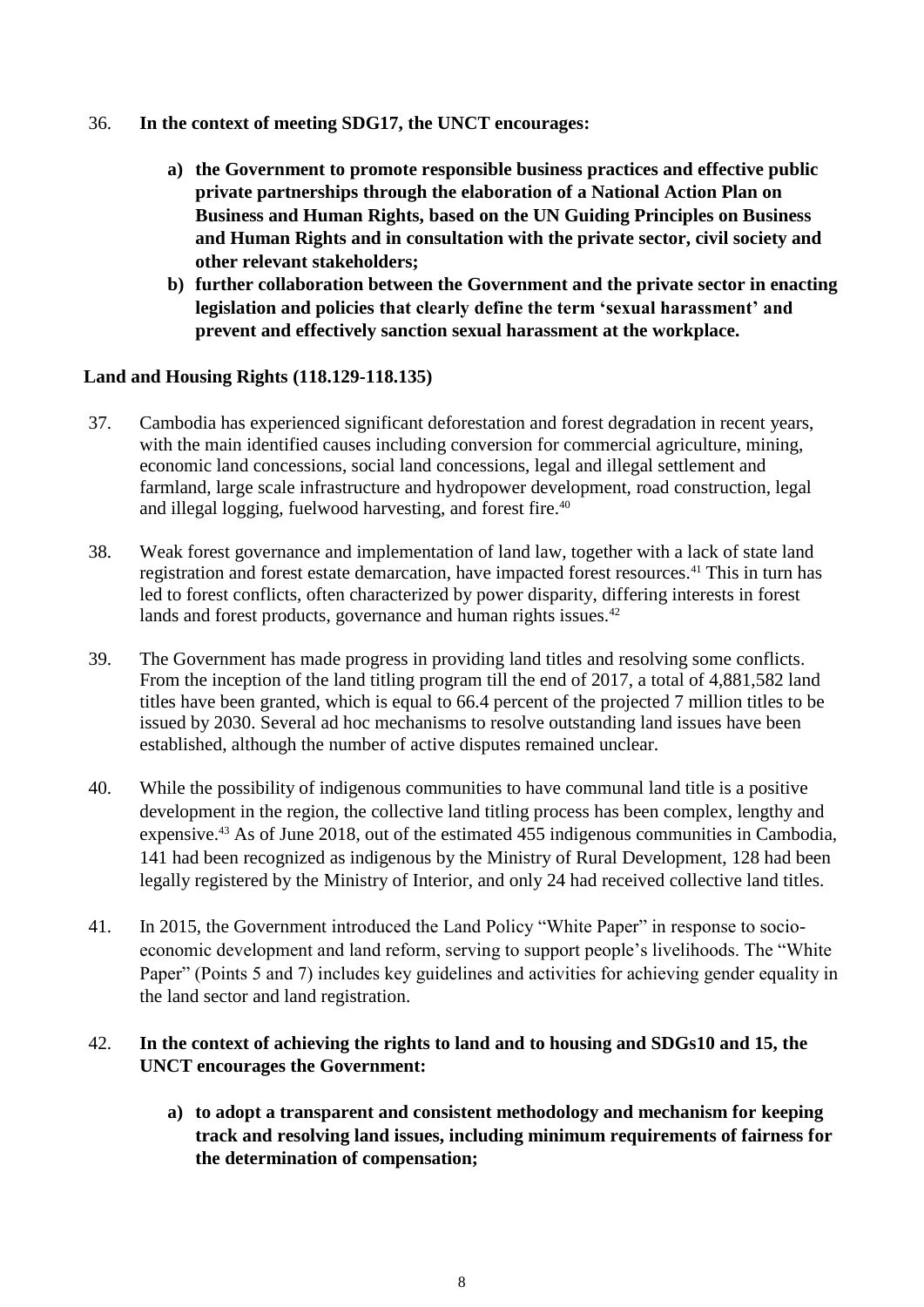**b) to review and simplify the process for requesting communal land title registration and to increase the budget for community land titling so as to expedite the processing of claims.**

# <span id="page-8-0"></span>**Health, Including HIV (118.147-118.157, 118.160, 118.171)**

- 43. Cambodia's development efforts are reflected in some important health outcomes such as a significant decline in child mortality rates and the early achievement of related MDGs. Cambodia is one of the ten fast-track countries in the Partnership for Maternal, Newborn and Child Health. However, health outcomes vary according to socioeconomic status and location. For example, children in the poorest quintile have three times greater risk of death before turning five than those in the richest quintile.<sup>44</sup>
- 44. Health equity funds seek to ensure free access to healthcare for the poorest families, including their children.<sup>45</sup> The Third Health Strategic Plan 2016–2020 (HSP3) of the Ministry of Health reflects the Government's commitment to incremental progress towards universal health coverage. The overarching policy goal of HSP3 is improved health outcomes of the population, with increased financial risk protection in access to quality health care services. Patient's out-of-pocket health expenditure remained high at 58 per cent of the total health expenditure in 2015.<sup>46</sup>
- 45. Cambodia's HIV response over the past two decades has been highly successful and resulted in decline of HIV prevalence in the adult general population aged 15-49 to 0.6 per cent in 2016. This made the country one of the seven countries globally to achieve the 90-90-90 targets (that translates into 73 per cent of all people living with HIV being virally suppressed) in 2017. The number of new HIV infections has fallen to just a few hundred per year, and the total number of people living with HIV in Cambodia is estimated to be 70,000. The epidemic affects men and women almost equally in Cambodia. 58,516 people living with HIV were receiving free anti-retroviral therapy in Cambodia by the end of December 2017. Cambodia's successful HIV program has emerged from a sound policy and strategic framework.
- 46. The MoH has implemented the National Strategic Plan for Prevention of HIV from Mother to Child 2008-2015, which provides care to all pregnant women including blood tests for anemia, HIV and STIs. In 2017, 84 percent of pregnant women were voluntarily tested for HIV, up from only 15 percent in 2008. The percentage of pregnant women living with HIV receiving anti-retroviral treatment for prevention of mother to child transmission increased from only 27 percent in 2008 to 81.2 percent in 2017.
- 47. People who live, work or are otherwise dependent on the streets are particularly vulnerable to abuse and to being rounded-up and sent to centres such as the Phnom Penh Social Affairs Drop-In Centre (Prey Speu). Some of these people have psychosocial disabilities and health issues, including HIV/AIDS and drug addiction and require appropriate professional medical support which is not currently available. In 2015, the Government, United Nations agencies and civil society organizations participated in the National Conference on Persons in Street Situations to address these challenges and make recommendations.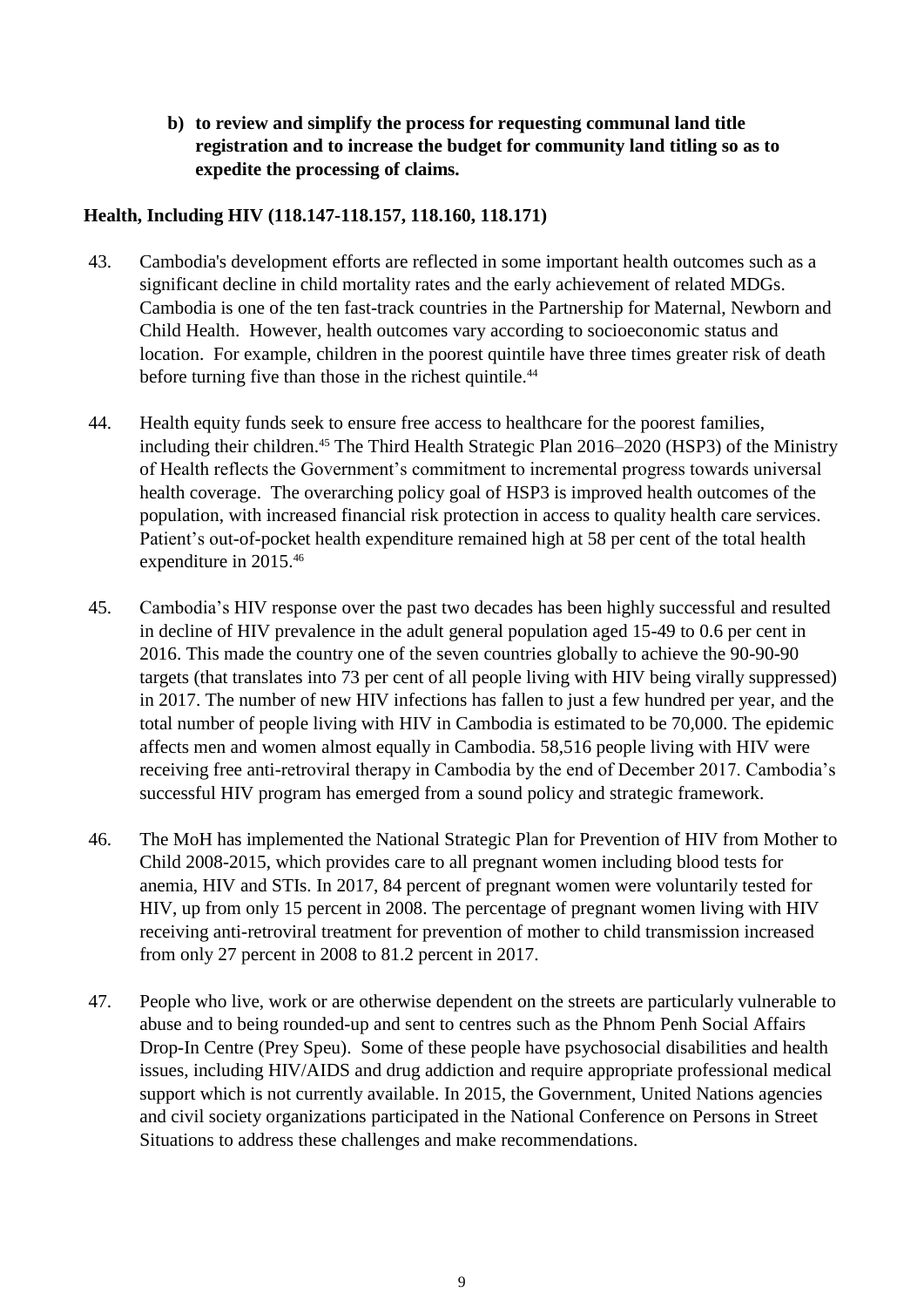48. The National Strategy for Reproductive and Sexual Health was launched in 2017 to ensure comprehensive sexual and reproductive health services are available at all service delivery points. While Cambodia's overall fertility rate among women aged 15 to 49 has fallen over the last decade, the rate among girls and women aged 15 to 19 went up from 47 per 1,000 women in 2005 to 57 in 2014. The fertility rate in rural areas for teenage girls is three times higher than in urban areas.<sup>47</sup> Among all adolescent girls in a union aged 15–19, close to 71 per cent were not using a method of contraception.<sup>48</sup>

# 49. **As it achieves the progressive realization of the right to health and SDG3 , the UNCT encourages the Government:**

- **a) to expand the social health protection and prepayment mechanisms and increase domestic funding to health, in order to alleviate the health burden on households, alleviate the high out-of-pocket expenditure on health care and achieve the progressive realization of the right to health and SDG3;**
- **b) to increase domestic financial investment, including in collaboration with the private sector, in innovative, people-centred, evidence-informed sustainable interventions for HIV prevention, treatment, care and support programs so as to reach the national goal of ending AIDS as a public health threat by 2025;**
- **c) to implement the recommendations from the 2015 National Conference on People in Street Situations and the UNCT reiterates its support in the implementation phase.**

### <span id="page-9-0"></span>**Education (118.140, 118.159. 118.162-118.168)**

- <span id="page-9-1"></span>50. Progress has been made in eliminating widespread cheating in examinations, through strong political and policy leadership from the Minister of Education, and through enabling teachers to earn a decent wage, which has nearly tripled over a three-year period.<sup>49</sup> These reforms have also helped to curb unofficial 'additional payments' from families made to send their children to school, and assisted the building of additional schools. In-service teacher training is also being reviewed to ensure quality teaching standards; a system of Continuous Professional Development (CPD) is being developed as well as a defined career pathway devised for teachers and school directors. Comprehensive Sexuality Education is being integrated into Health Education for grades 5-12.
- 51. The Ministry of Education, Youth and Sport (MoEYS) has worked to secure near universal primary enrolments.<sup>50</sup> However, secondary education drop-out rates are high.<sup>51</sup> Gender disparities still exist at the secondary level, often as a result of food insecurity and poverty, and are very high at the tertiary level. In recent sectoral trends analysis, it is apparent that more girls than boys complete primary, lower and upper secondary school;<sup>52</sup> and for tertiary education, while there appears to be gender parity in the pursuit of associate degrees and bachelor degrees, there are far fewer females pursuing advanced degrees. For example: only 22 per cent of student pursuing master degree programmes in 2016-17 were female. <sup>53</sup> Girls from HIV-affected households were more likely to have missed school as compared with girls from non-affected households.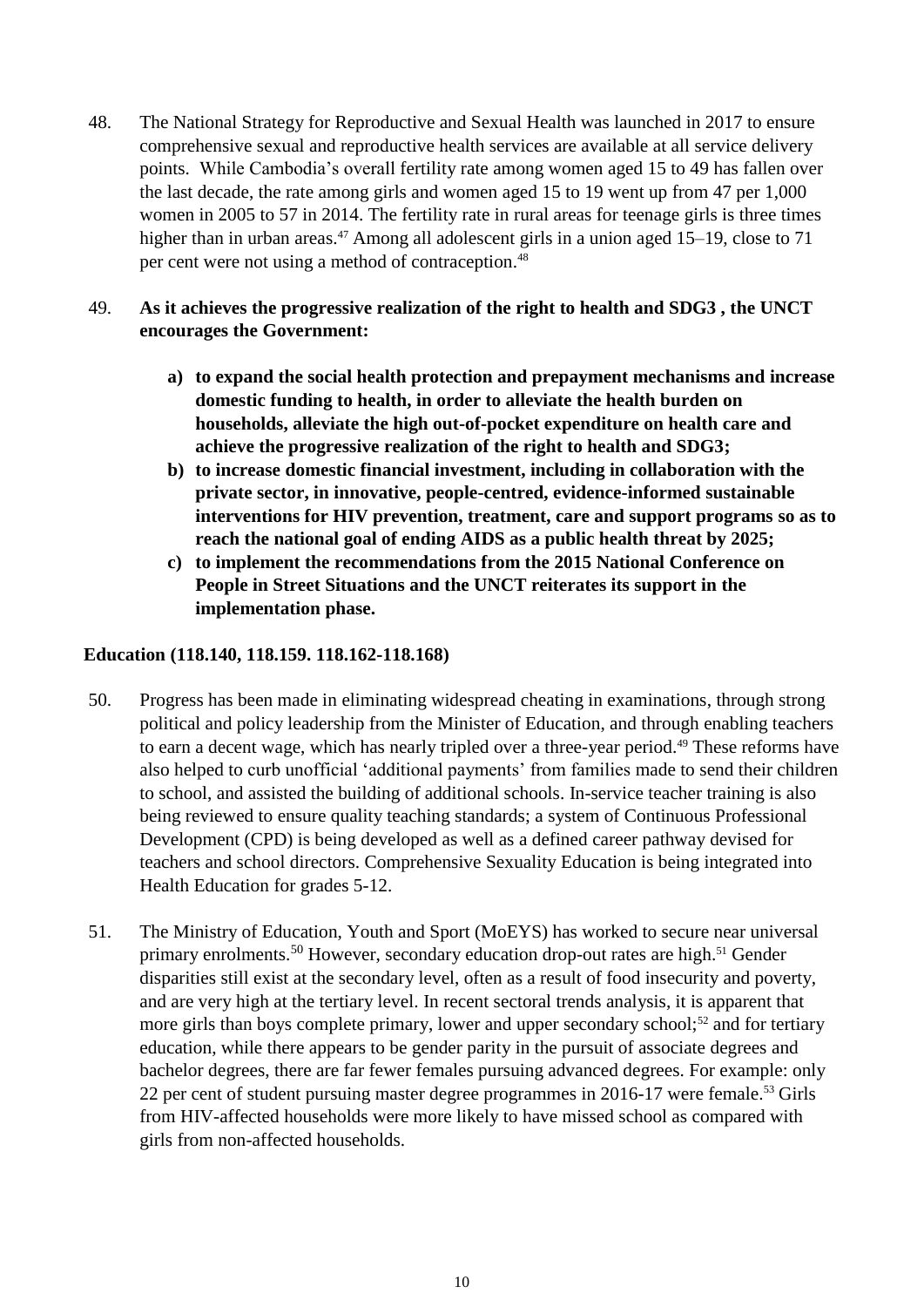- 52. In 2016, the Government launched the Multi-lingual Education National Action Plan to improve access to education for children from indigenous minorities.<sup>54</sup> MoEYS is currently preparing a new Multilingual Action Plan 2019-2023 that will guide progress is the sector over the next five years.
- 53. **In the context of ensuring right to education and meeting SDGs4 and 10, the UNCT encourages the Government to make stronger efforts to address school drop-outs; to assist boys to complete primary, lower and upper secondary education; and to improve access of young women to secondary and tertiary education, including through analyzing root causes, such as education quality, cost of education to families, prospects for jobs and the level of vocational training available;**

### **Safety Net (118.146, 118.149)**

- 54. The Government adopted the National Policy Framework for Social Protection 2016-2025, a long-term roadmap focusing on social assistance and social security.<sup>55</sup> The Framework aims to harmonize, concentrate and strengthen existing schemes or programmes in order to increase the effectiveness, transparency and consistency of the social protection system. In addition, it seeks to expand the coverage of the social safety network to all citizens. However, gaps exist between policies and their implementation, manifesting in limited access of social protection schemes by vulnerable groups.
- 55. **In the context of SDGs1 and 10 and the right to social security, the UNCT encourages the Government, in furtherance of the National Social Protection Policy Framework 2016-2025, to ensure institutional capacity and to allocate sufficient resources for its implementation**.

# <span id="page-10-0"></span>**Children (118.55, 118.64, 118.65, 118.73, 118.74, 118.171), Violence against Children (118.26, 118.62), Child labour (118.26, 118.67-118.71, 118.72, 118.125)**

- 56. The Government has closed down some abusive residential care facilities, in particular 'orphanages', and has sought to regulate intercountry adoptions. The Ministry of Social Affairs, Veterans and Youth launched an action plan in 2017 for improving childcare with the target of safely returning 30 percent of children in residential care to their families over the following two years. The Government has been working on strengthening the implementation of the Adoption Law so as to ensure that safeguards exist before approval of adoptions.
- 57. The Government in 2013 launched its Plan of Action to Prevent and Respond to Violence against Children (2017-2021) in 2017.
- 58. Child labour is a concern, with 19 percent of Cambodian children aged 5 to 17 economically active, according to UN. <sup>56</sup> Progress has been limited in attaining indicators and targets on child labour.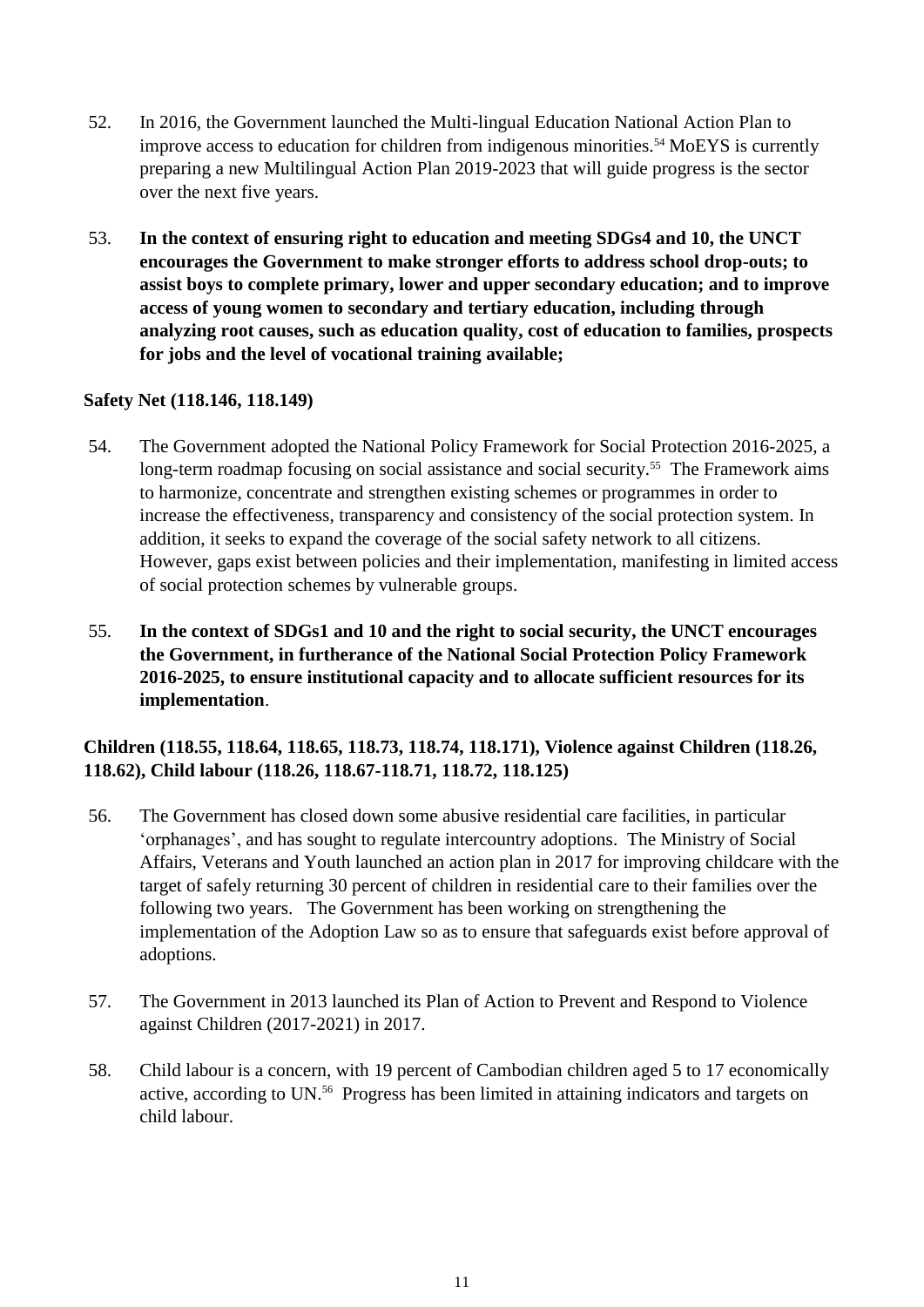- 59. **In the context of meeting international labour standards, the rights of the child and SDG8, the UNCT encourages the Government:**
	- **a) to invest in the employment of social workers in all 165 districts and 1,646 communes to provide prevention and response services to children vulnerable to and harmed by violence;**
	- **b) to provide sufficient resources to enforce laws related to child labour and ensure that labour inspections are conducted throughout the country, in particular in the informal sector and in rural areas.**

### <span id="page-11-0"></span>**Women (118.49-118.56, 118.64), Violence against Women (118.62, 118.65, 118.72, 118.124)**

- 60. The Second National Action Plan to Prevent Violence Against Women (NAPVAW II) covering 2014-2018 focuses on the prevention and response to gender-based violence (GBV). The National Guidelines for Managing Violence Against Women and Children in the Health Sector was endorsed in 2015 followed by the publication of a clinical handbook for care providers. The Technical Working Group on Gender sub-group on GBV (TWGG-GBV) was set up to strengthen coordination and support efforts to reduce violence against women through the NAPVAW II. <sup>57</sup> The draft *Preventing Violence Against Women and Girls – A strategy to implement prevention priorities in the NAPVAW* was developed in 2017. A domestic violence module was successfully included in the Cambodia Demographic Health Survey in 2014 to capture the prevalence rate of VAW. Challenges remain, in particular the significant under-resourcing of the national women's machineries -namely the Ministry of Women's Affairs and the CNCW. The UNCT supports the Government's efforts to expand gender-responsive budgeting across the ministries.
- 61. The Law on the Prevention of Domestic Violence and the Protection of Victims (2005) has resulted in few protection orders for victims and lack of prosecution of perpetrators. Cases including rape and domestic violence are often resolved through informal justice systems. While the law on the prevention of domestic violence only permits mediation in cases that are not criminal, mediation is commonly used, resulting in many victims returning to live with an alleged perpetrator who has not been criminally investigated. A lack of gender sensitivity of law enforcement and judicial personnel when dealing with victims of sexual assaults and crimes has resulted in a culture of silence and very few cases reach the courts. 58
- 62. Gender stereotyping, particularly within the family, but also in schools, communities, workplaces and the media remains common in Cambodia. The tradition in the Chbab Srey, the code that outlines ways that girls and women should behave restricts women in the equal exercise of their rights, limits choices and influences decisions. 59
- 63. Despite some improvements in women's participation in civil service, politics and decisionmaking over the last two decades, women continue to be largely under-represented.
- 64. **In the context of achieving gender equality and meeting SDGs 5 and 16, the UNCT encourages the Government:**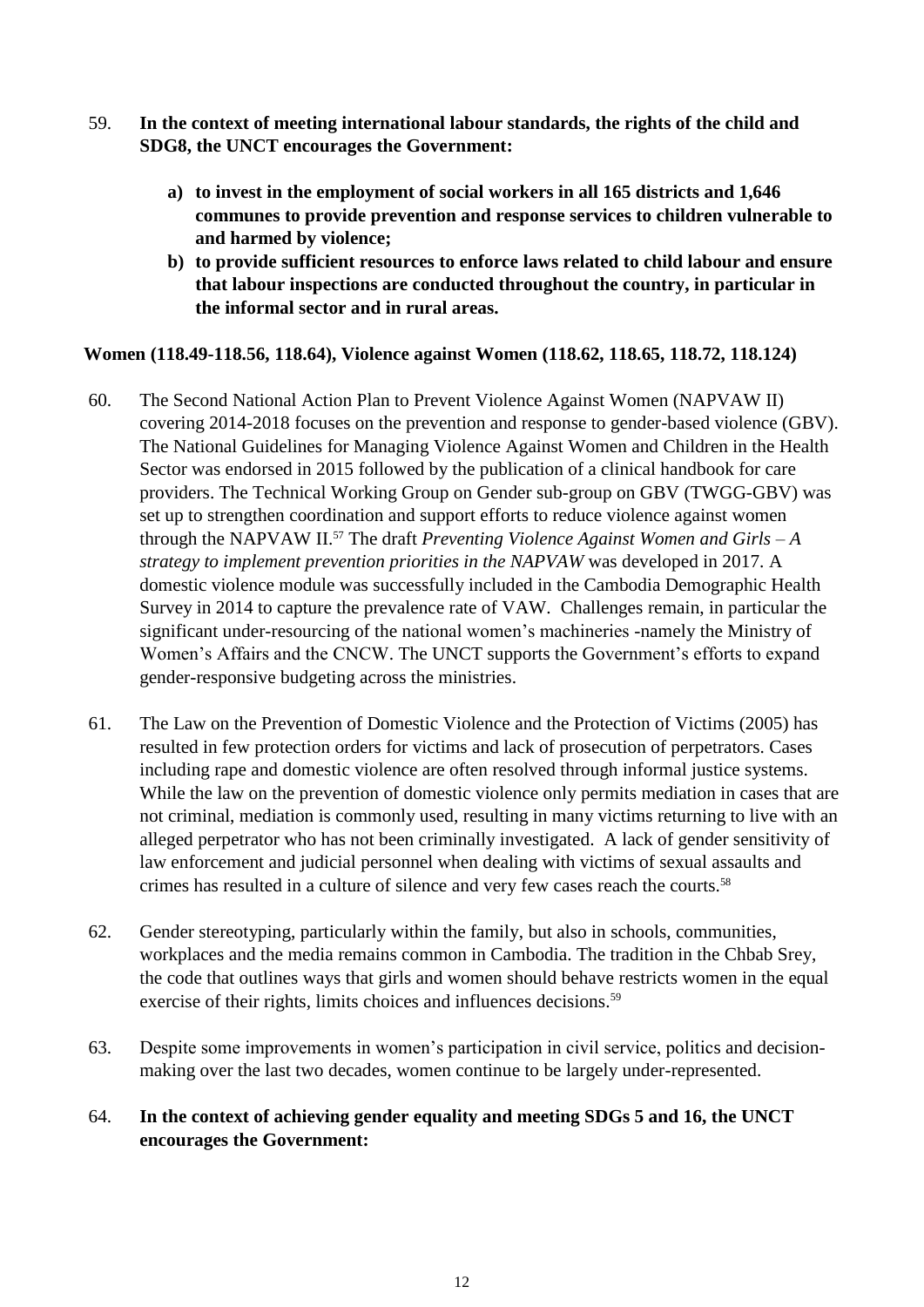- **a) to review relevant laws and policies so as to ensure that mediation in cases of domestic violence is relied upon in only appropriate case as well as to improve access to justice for victims of violence, including through challenging obstacles, such as gender norms, to access to justice in the police and judiciary;**
- **b) to combat traditional gender stereotypes and develops a comprehensive strategy to modify and eliminate patriarchal attitudes and stereotypes that discriminate against women, including those of the Chbab Srey;**
- **c) to take measures, including through engaging with political parties, to address the systematic under-representation of women in decision-making positions and endorse binding mechanisms to boost women's participation, such as quota systems in favour of under-represented gender**.

### **Discrimination on the basis of sexual orientation and gender identity**

- 65. Recent support from some Government officials for LGBTI people is welcome.
- 66. The Cambodian Law on Marriage and the Family (1989) defines marriage as an agreement or contract between a man and a woman (Art. 3). The article 12 of the Cambodian Labour Law (1997) provides for equality in the workplace although it does not explicitly prohibit discrimination based on SOGIE. Legal and policy reforms to address discrimination against LGBTI people in families, communities and at the workplace are needed.
- 67. Bullying of LGBTI people at schools by friends and teachers remains as a problem. The MoEYS has acknowledged the issue and started integrating SOGIE issues in school curricula (as part of life skill and comprehensive sexuality education) and teachers have been sensitized through SOGIE training.

### 68. **In the context of promoting equality and meeting SDGs10 and 16, the UNCT encourages the Government:**

- **a) to consider amending legislation and practices to allow same-sex marriage and legal recognition of transgender people to allow people to change their sex in identification documents;**
- **b) to promote SOGIE-inclusive non-discriminatory policies for education, including the teaching of issues related to SOGIE and the promotion of ways to address negative perceptions around sexuality**.

### <span id="page-12-0"></span>**Ethnic/Religious Minorities (118.58, 118/59)**

- 69. The Government's National Strategic Plan of Identification 2017-2026 seeks to ensure that everyone is recognized before the law. Currently, some ethnic Vietnamese and Khmer Krom appear to face challenges with birth registration and identity cards.<sup>60</sup>
- 70. In 2016, the Government launched the Multi-lingual Education National Action Plan to improve access to education for children from indigenous minorities.<sup>61</sup> MoEYS is currently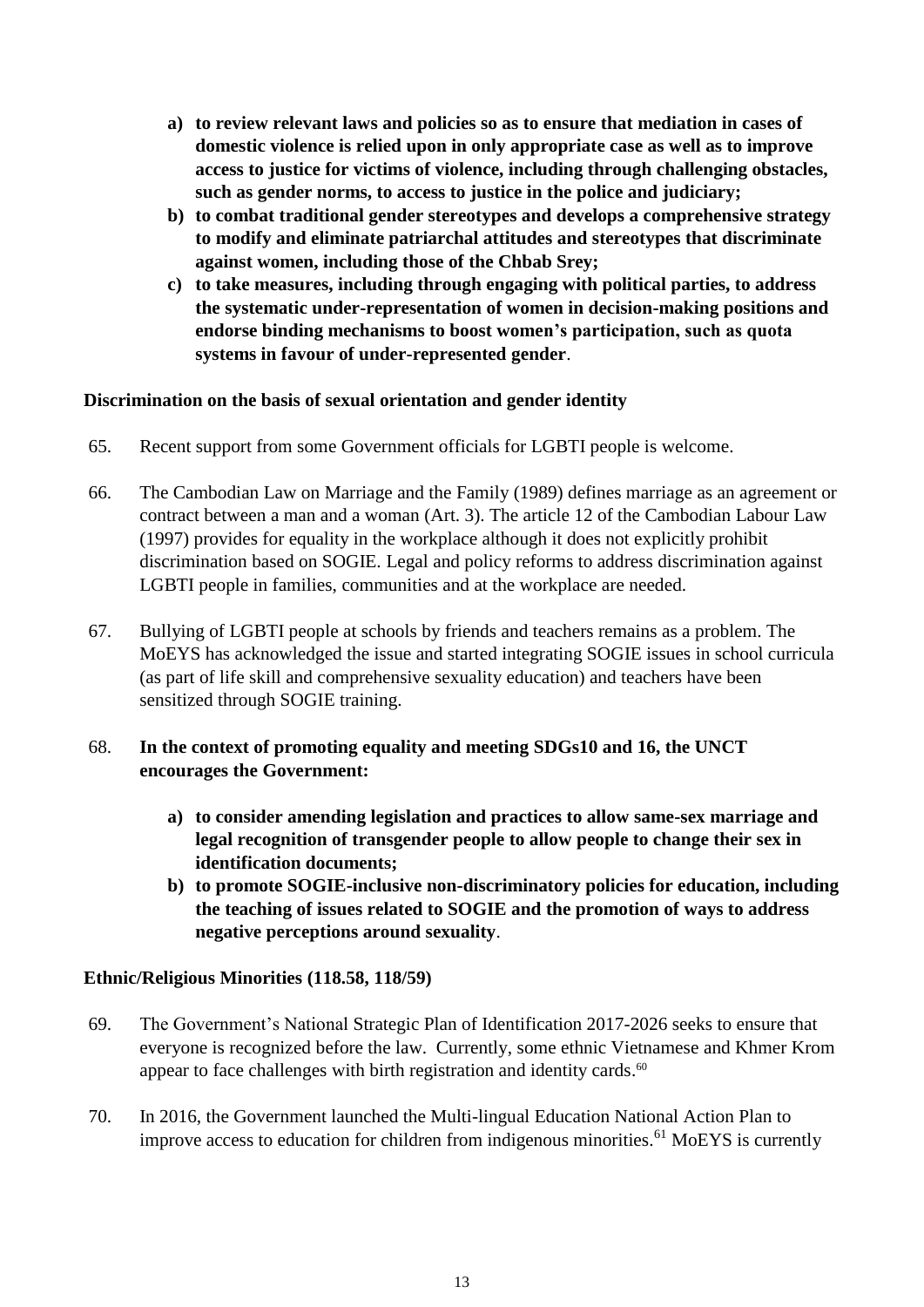preparing a new Multilingual Action Plan 2019-2023 that will guide progress is the sector over the next five years.

- 71. **With a view to ensuring that no one is left behind in the implementation of the SDGs, in particular SDG10, the UNCT encourages the Government:**
	- **a) to speed up the process of registration of all Vietnamese and Khmer Krom in Cambodia, in particular children, and ensure their access to economic and social rights.**
	- **b) to collect data on indigenous, ethnic and religious minorities, including in the upcoming census, respecting the principles of disaggregation, self-identification, transparency, privacy, participation and accountability.<sup>62</sup>**
	- **c) to roll out the new National Action Plan for Multi-lingual Education (1919-2023) and ensure sufficient funding.**

### <span id="page-13-0"></span>**Persons with Disabilities (118.25, 118.137, 118.169, 118.170)**

- 72. Persons with disabilities face obstacles in society and in accessing public services and employment. Polling stations are not systematically physically accessible.<sup>63</sup> A national accessibility guideline has been drafted and a cash transfer programme for poor persons with disabilities is being implemented. However, low public investment and lack of evidence (data) to inform policy and programmes are challenges. Social norms continue to play a significant role as barriers to participation.
- 73. There is very little professional support available in the country for those with psychosocial and intellectual disabilities. <sup>64</sup> However, public statements on inclusivity made by Government officials are positive. The current strategic plan includes objectives to provide equal access to health services.<sup>65</sup>
- 74. **In the context of the CRPD and SDG17, the UNCT encourages the Government to develop a methodology for collecting data on the number of persons with disabilities in Cambodia, the types of disabilities they have, the services they need as well as the main obstacles they face in accessing their rights and participating freely in society.**

### <span id="page-13-1"></span>**Trafficking (118.75-118.78)**

75. The Government has taken efforts to combat crimes, such as trafficking in persons, the exploitation of labour and the sexual exploitation of women and children although further effort is needed. <sup>66</sup> Enhancing prevention is one of the strategies of the second National Plan of Action for Counter Trafficking in Persons (NPA-CTIP II) 2014-2018, and significant prevention activities including public awareness raising efforts have occurred. The National Committee for Counter Trafficking organizes the National Day for Counter Trafficking in Persons in partnership with ministries<sup>67</sup>, institutions and development organizations which highlight the importance of prevention, protection of victims of trafficking and the prosecution of perpetrators. The National Committee and NGO partners have aired radio, TV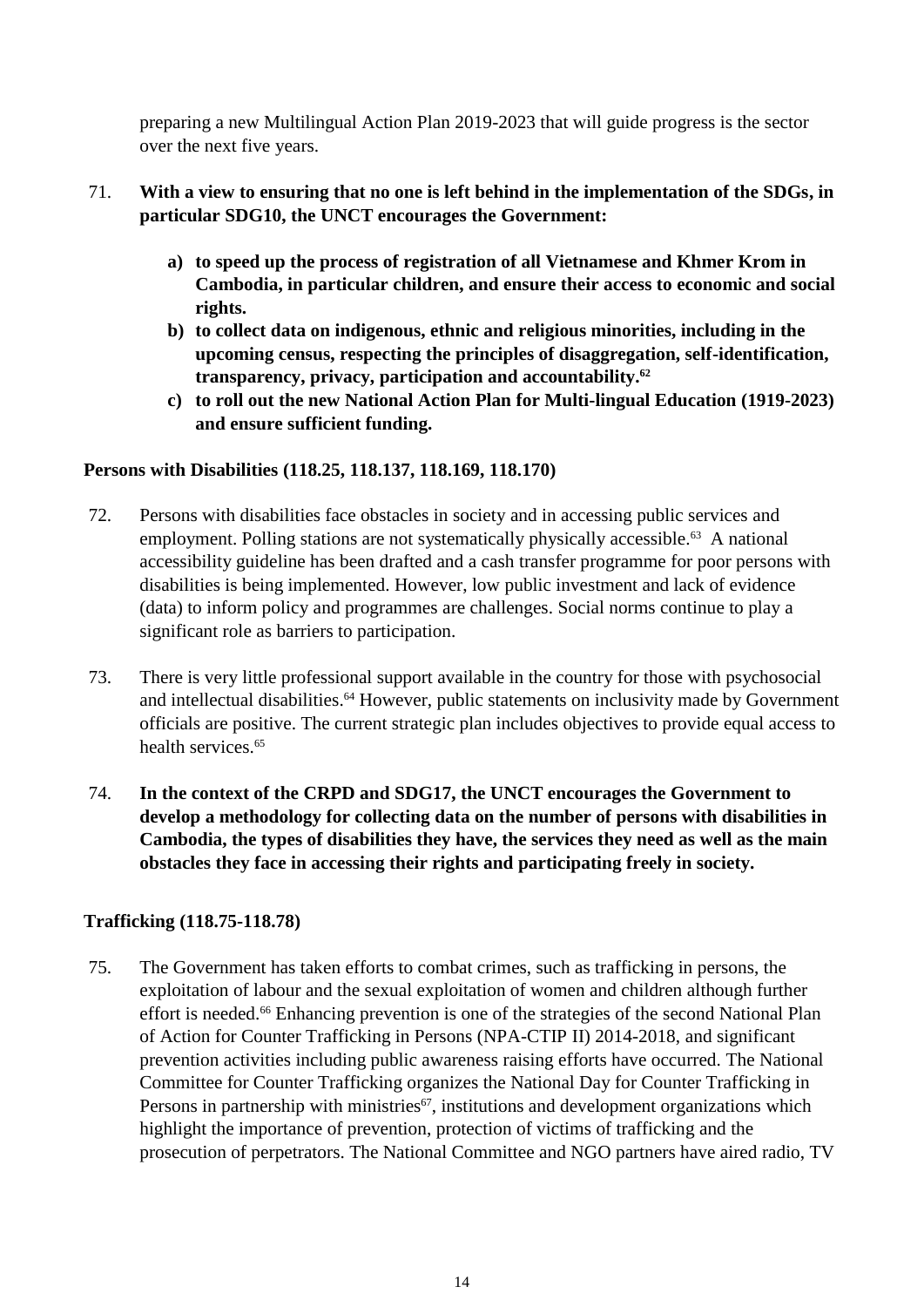spots and talk shows on prevention of trafficking and promotion of safe migration, while the MoEYS mainstreamed safe migration and prevention of trafficking messages in youth camps.

- 76. The second *Labour Migration Policy for Cambodia 2015-2018* sets out a framework for effective governance of labour migration, empowerment and protection of the rights of female and male migrant workers, and enhancement of the impact of migration on development. The Ministry of Labour and Vocational Training is developing guidelines for the identification and referrals of victims of human trafficking, and has established a Labour Migration Information System (LMIS) with support from partner organizations to collect sex and sector-disaggregated data on the number of Cambodian workers that migrate through regular channels.
- 77. **In the context of meeting international labour standards and SDG8, the UNCT encourages the Government to increase protection mechanisms for Cambodian migrants abroad, including domestic workers, and closely monitor labour agencies recruiting and deploying Cambodian migrant workers abroad.**

<sup>6</sup> *Rectangular Strategy Phase III*, para 4: [http://www.cdc-](http://www.cdc-crdb.gov.kh/cdc/documents/Rectangular_Strategy_Phase_III.pdf)

[crdb.gov.kh/cdc/documents/Rectangular\\_Strategy\\_Phase\\_III.pdf](http://www.cdc-crdb.gov.kh/cdc/documents/Rectangular_Strategy_Phase_III.pdf) 

- <sup>14</sup> A/HRC/33/39, para 32
- <sup>15</sup> A/HRC/36/32, paras 26.
- <sup>16</sup> A/HRC/36/32, para 32
- <sup>17</sup> A/HRC/36/32, para 28
- <sup>18</sup> A/HRC/36/32, para 35
- <sup>19</sup> A/HRC/37/64, paras 23-24
- <sup>20</sup> A/HRC/37/64, paras 8-9.
- <sup>21</sup> A/HRC/37/64, para 7.

[http://www.unesco.org/new/en/phnompenh/about-this-office/single-](http://www.unesco.org/new/en/phnompenh/about-this-office/single-view/news/speech_2017_world_press_freedom_day_new_media_new_oppo/)

[view/news/speech\\_2017\\_world\\_press\\_freedom\\_day\\_new\\_media\\_new\\_oppo/](http://www.unesco.org/new/en/phnompenh/about-this-office/single-view/news/speech_2017_world_press_freedom_day_new_media_new_oppo/)

<sup>&</sup>lt;sup>1</sup> The Cambodia UN Country Team consists of UNRC, FAO, IAEA, IFAD, UN, IOM, UN, UNCDF, UN, UNEP, UNESCO, UN, UN-HABITAT, UNHCR, UN, UNIDO, UNODC, UNUN, UNOPS, UNV, UN, WFP and WHO. <sup>2</sup> CAT, CED, ICESCR, and CRPD reports and a response under OP CAT. -

<sup>3</sup> A/HRC/37/64, paras 51, 52.

<sup>4</sup> [https://www.UN.org/EN/HRBodies/OPCAT/Pages/Article17.aspx](https://www.ohchr.org/EN/HRBodies/OPCAT/Pages/Article17.aspx)

<sup>&</sup>lt;sup>5</sup> "UN lists its global definition of key populations on their website [\(http://www.UN.org/en/topic/key-populations\)](http://www.unaids.org/en/topic/key-populations). In Cambodia's context, they include gay men, men who have sex with men, entertainment workers (sex workers), transgender people, and people who inject drugs.

<sup>7</sup> A/HRC/36/32, para 25.

<sup>8</sup> A/HRC/36/32, para 10.

<sup>9</sup> A/HRC/37/64, para 6.

<sup>&</sup>lt;sup>10</sup> 'UN Experts say Constitutional changes in Cambodia infringe democracy', Statement of the Special Rapporteur on the situation of human rights in Cambodia and the Special Rapporteur on Freedom of Expression, 20 February 2018.

<sup>&</sup>lt;sup>11</sup> A/HRC/33/39, para 26. 'UN's Statement on Trade Unions Law in Cambodia', 4 April 2016,

[http://www.UN.org/asia/media-centre/news/WCMS\\_466553/lang--en/index.htm](http://www.ilo.org/asia/media-centre/news/WCMS_466553/lang--en/index.htm); Observation (CEACR) published 107<sup>th</sup> ILC Session (2018), Freedom of Association and Protection of the Right to Organize Convention, 1948 (No.87), [http://www.UN.org/dyn/normlex/en/f?p=NORMLEXPUB:13100:0::::P13100\\_COMMENT\\_ID:3344064](http://www.ilo.org/dyn/normlex/en/f?p=NORMLEXPUB:13100:0::::P13100_COMMENT_ID:3344064)

<sup>12</sup> A/HRC/30/39, para 20.

<sup>13</sup> A/HRC/36/32, para 29

<sup>&</sup>lt;sup>22</sup> Speaking Notes of the UNESCO Representative on World Press Freedom Day, 3 May 2017

<sup>23</sup> A/HRC/33/39, para 12.

 $^{24}$  A/HRC/36/32, para 14.

<sup>25</sup> A/HRC/36/32, para 19

<sup>26</sup> A/HRC/37/64, para 9.

<sup>27</sup> A/HRC/33/39, para 9.